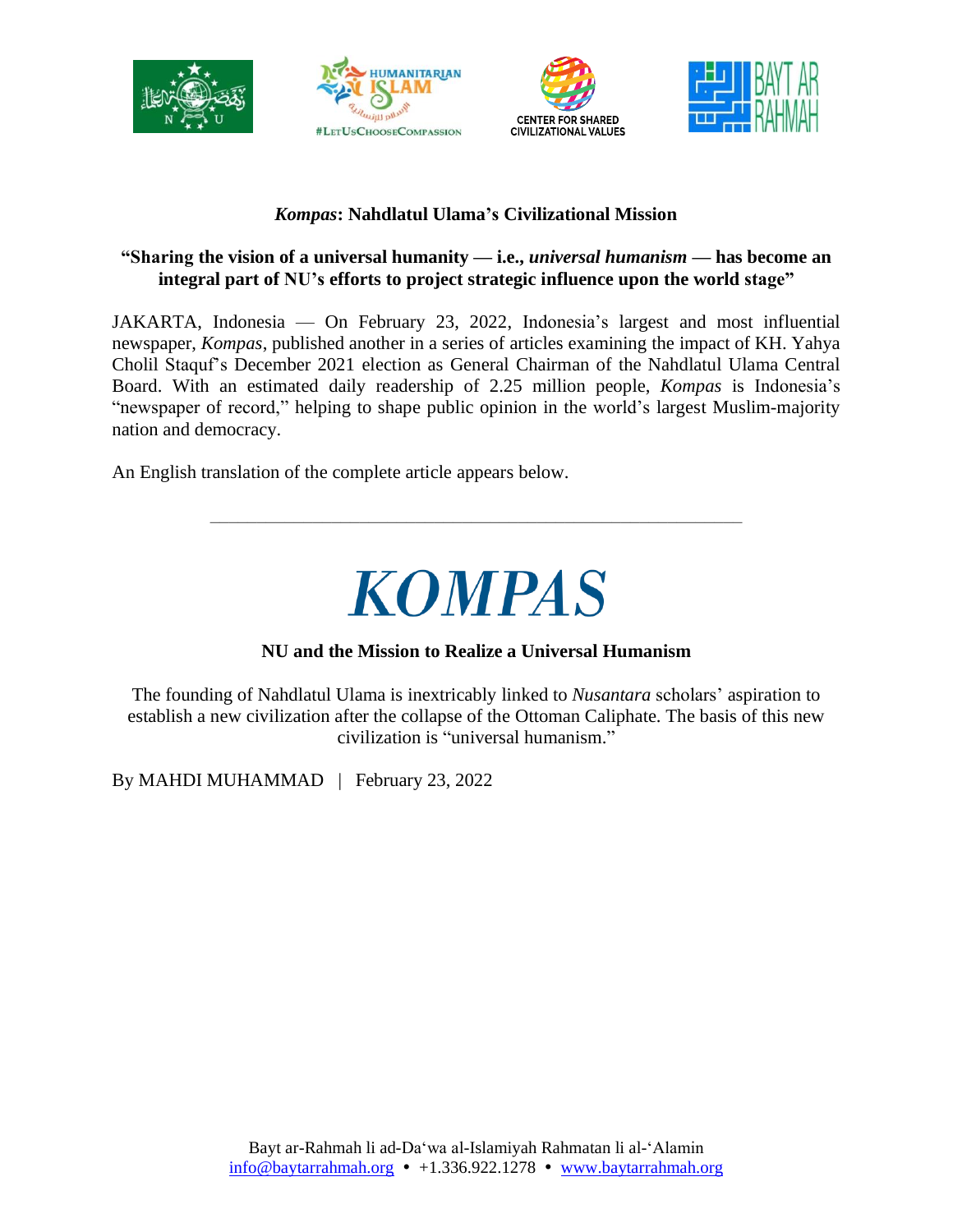

Pictures of Nahdlatul Ulama figures line the entry hall at NU headquarters in Jakarta, Tuesday (6/8/2019). KOMPAS/RADITYA HELABUMI

As Nahdlatul Ulama approaches its centenary, according to the *hijriyah* (Islamic) calendar, there is widespread anticipation and hope that NU will make a greater contribution to global civilization. This hope was clearly expressed during a ceremony held on February 17, 2022 at the *pesantren* (Islamic boarding school) of Shaykh Muhammad Kholil al-Bangkalani (1820 – 1923) to commemorate NU's 99th anniversary.

Nahdlatul Ulama's vision, history, and socio-cultural/religious capital — which are enabling it to appear more consistently upon the world stage — were actually instilled by its founder, Hadratus Shaykh Kyai Haji Hasyim Asy'ari, when the organization was established in 1926. KH. Yahya Cholil Staquf, Chairman of the Nahdlatul Ulama Central Board (PBNU), described this background in an interview with *Kompas* on Tuesday, February 15.

He quoted a speech delivered by KH. Hasyim Asy'ari at the NU's first national congress, stating that NU was founded to serve as a vehicle for "consolidating the universe." This vision is expressed in the NU logo, which displays a globe. It is also important to note that global events helped shape the founding of Nahdlatul Ulama, in particular the collapse of the Ottoman Caliphate, which was dissolved in 1924.

The dissolution of the Ottoman Caliphate made Muslims feel as if they had lost the foundational structure underpinning Islamic civilization. According to Gus Yahya, the founders of NU campaigned for Nahdlatul Ulama to serve as a vehicle for the struggle [spiritual *jihad*] by Muslims educated in classical Islamic teachings — centered on *pesantren* within the Malay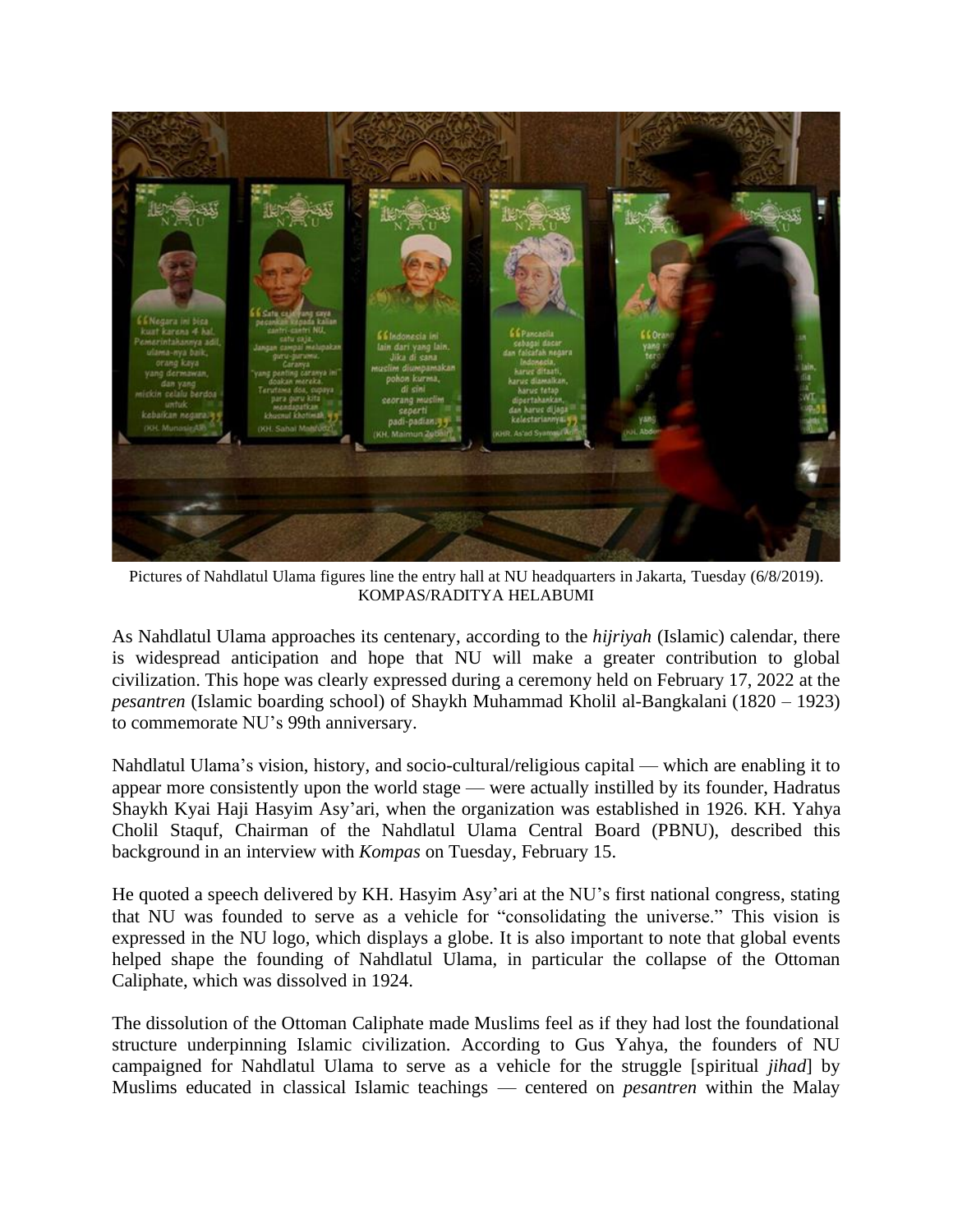Archipelago — to develop a new and universal civilization. "NU is a vessel for consolidating the universe, which was symbolized by incorporating an image of the earth in its logo," he said.

Great ideals lay behind the founding of NU: that is, to forge a new path for civilization. "From the existing records, NU was established to forge a new path for future civilization, to replace the old civilizational construct that was lost," said Gus Yahya.

The old civilization, which was lost, refers to the Ottoman Caliphate. Hasyim Asy'ari's 1926 speech, known as *Mukaddimah Qanun Asasi Nahdlatul Ulama* (*Introduction to the [Fundamental](https://baytarrahmah.org/about-us/Introduction-to-the-Fundamental-Principles-of-Nahdlatul-Ulama.pdf) [Principles](https://baytarrahmah.org/about-us/Introduction-to-the-Fundamental-Principles-of-Nahdlatul-Ulama.pdf) of Nahdlatul Ulama*), is now incorporated in the Preamble of the *NU Articles of Association and Bylaws*. This means that a global vision has been ingrained within the DNA of the organization since its birth, and is deeply rooted within its very foundation.



KH. Yahya Cholil Staquf with Indonesian President Joko Widodo

Now, the question is how to realize NU's global vision and ideals? At the 34th NU Congress held at the end of December 2021, one of the interesting ideas to emerge was Gus Yahya's commitment to "revive Gus Dur." Gus Dur is a familiar way of referring to the late Kyai Haji Abdurrahman Wahid, General Chairman of PBNU for three terms (1984 – 1999) and also the Republic of Indonesia's fourth president (1999 – 2001).

According to Gus Yahya, although Gus Dur never spoke explicitly about the vision of a new NU-style civilization, as discussed by its founders, Abdurrahman Wahid's intellectual discourse exemplified his struggle to forge "a new path towards the development of a new civilization."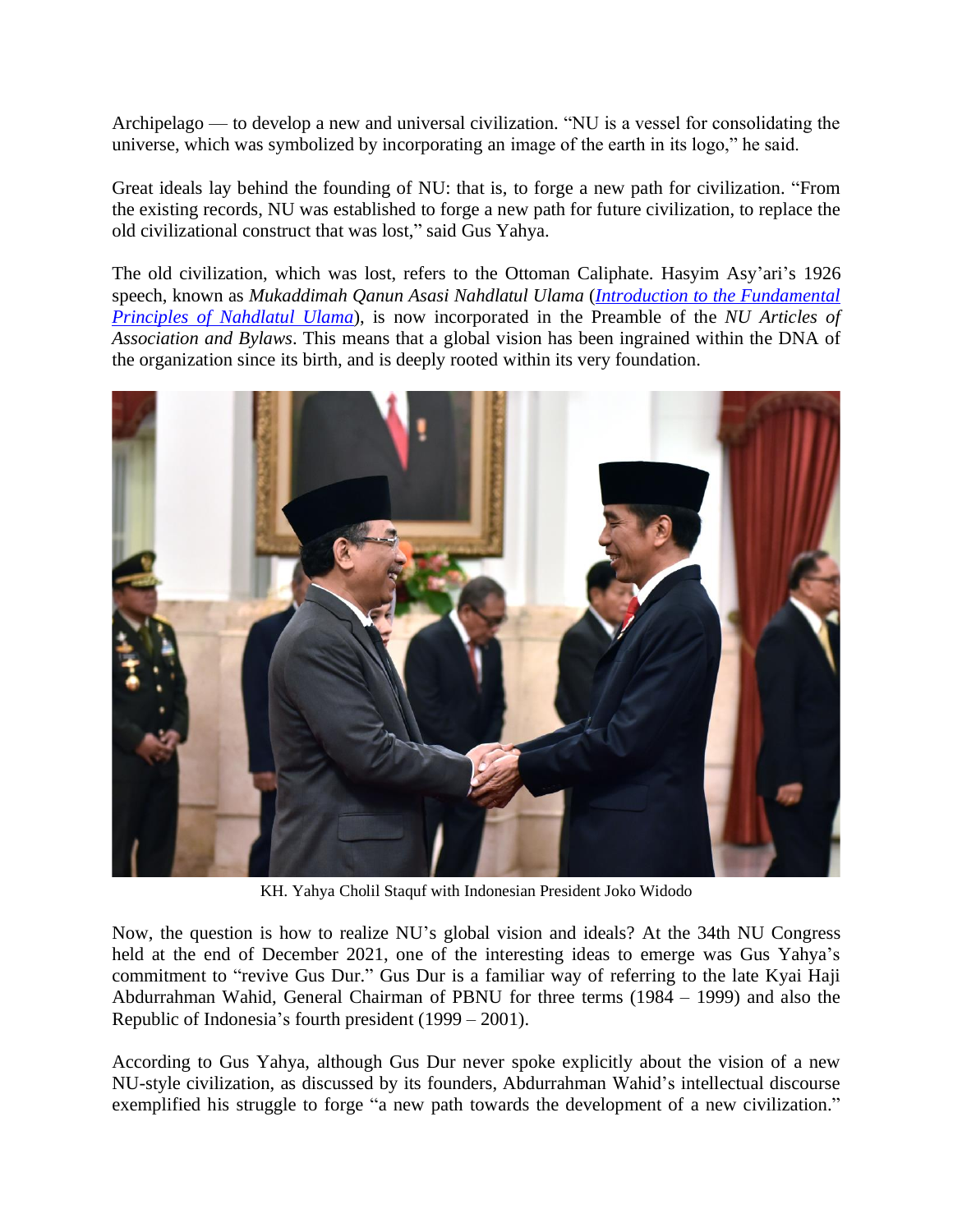"Gus Dur concluded that the basis of the new civilization will be universal humanism," explained Gus Yahya.

#### **Global conditions**

The vision and reality of our shared "universal humanity" is, according to Gus Yahya, highly relevant amid current global circumstances. Geopolitical dynamics today are heavily colored by a struggle for supremacy between various regional and world powers, including those armed with nuclear weapons.

"Mankind today has practically only two choices: to survive and prosper together, or be destroyed together," said Gus Yahya.

This awareness has driven Nahdlatul Ulama towards an inevitable conclusion: namely, that it must help forge a global consensus to create a more peaceful and secure civilizational order, if we are to avoid widespread chaos and destruction. Specifically, said Gus Yahya, "We must strive to establish a universal consensus that respects the equal rights and dignity of every human being."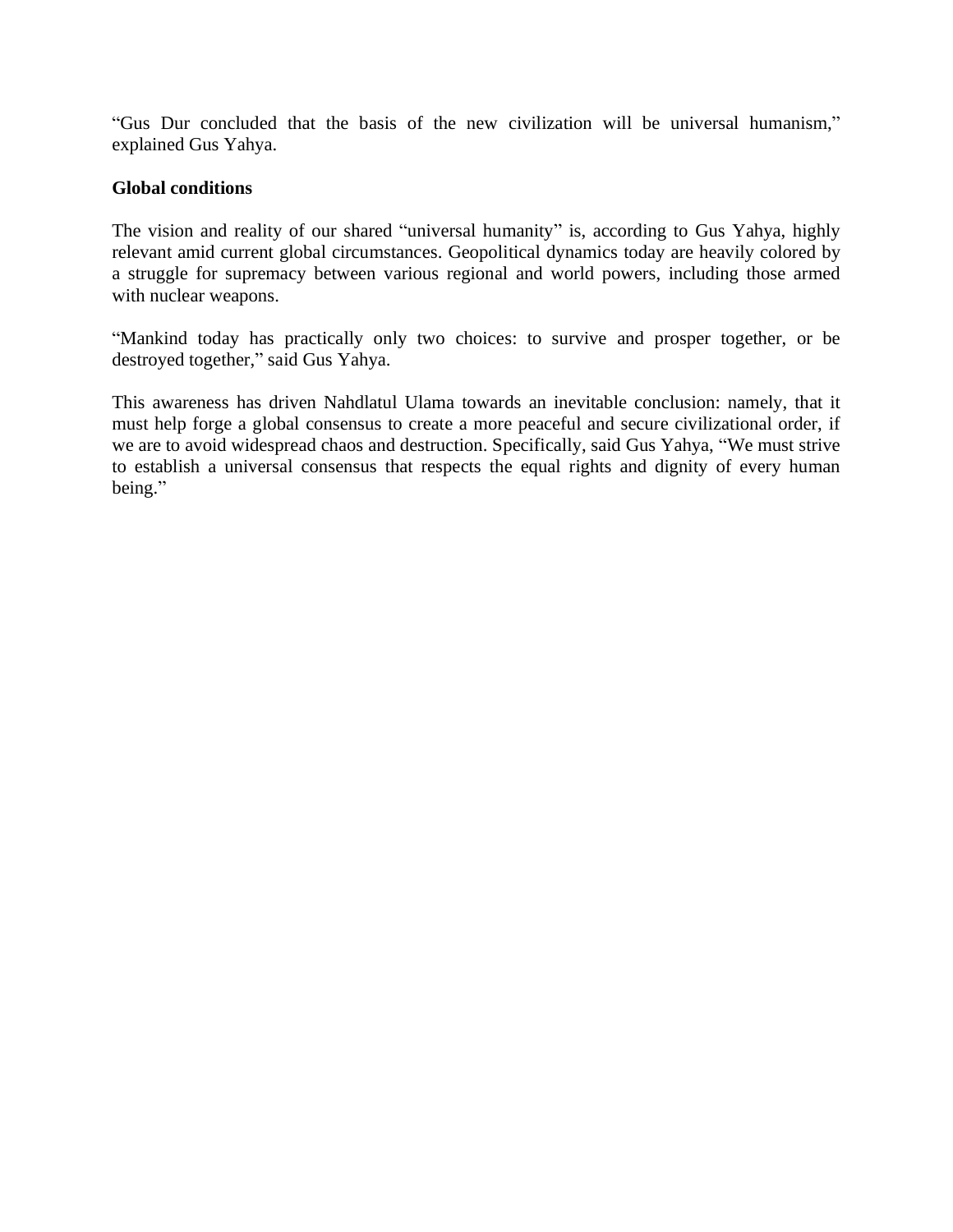

NU General Secretary KH. Yahya Cholil Staquf (left) with Pope Francis (right) during an audience at the Pope's residence in the Vatican on the evening of Wednesday, January 15, 2020. (Documentation for *KOMPAS*)